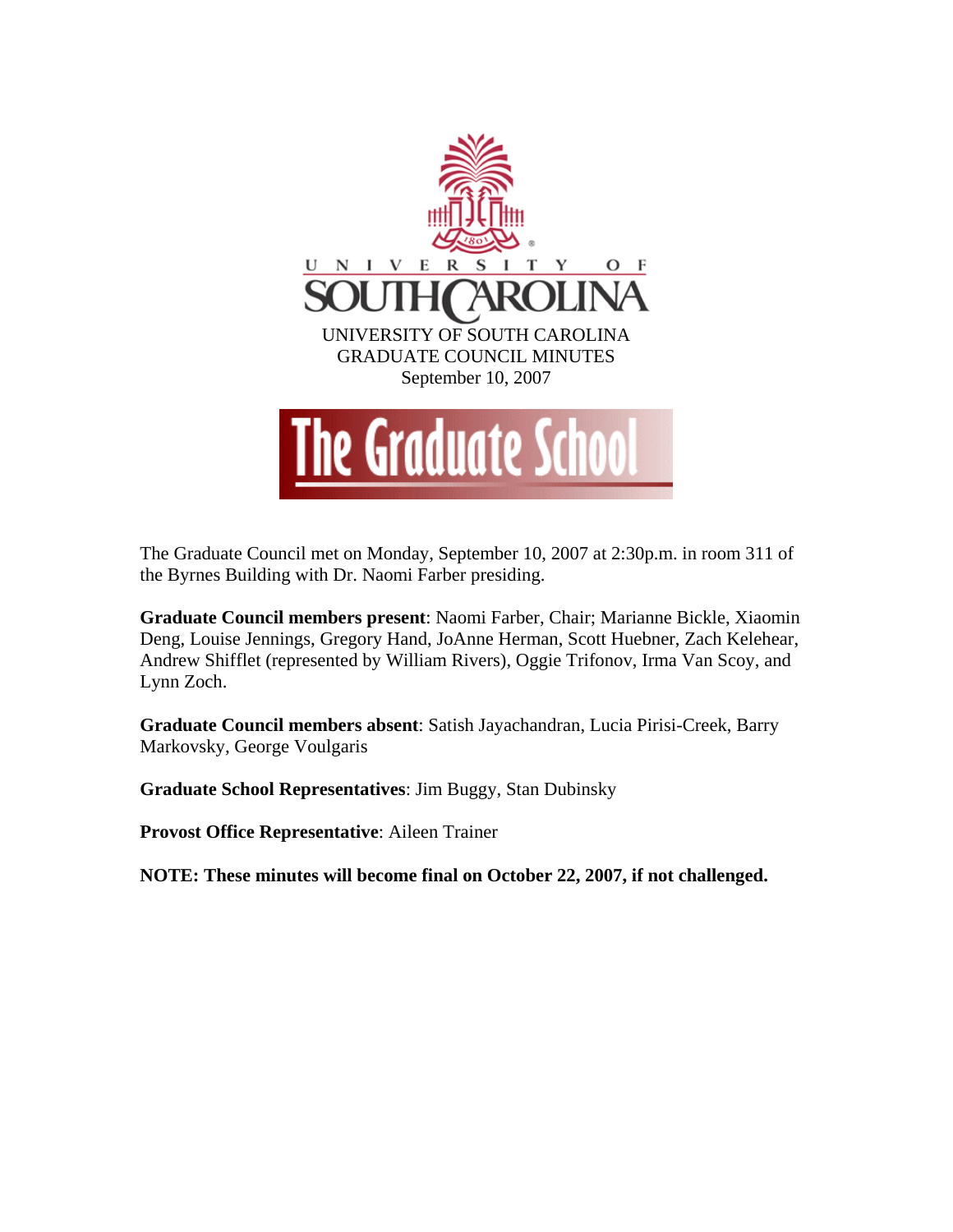## 1. **Chair's remarks** (Naomi Farber)

Underwhelming response for committee assignments leaves us needing to focus on this issue. Opened nominations for vice-chair. Lynn Zoch nominates Zach Kelehear. Nominations closed. Zach Kelehear elected by acclamation.

# 2. **Approval of minutes [\(Minutes of the August 27, 2007](http://www.gradschool.sc.edu/gradcouncil/minutes/GCMinutes082707.pdf))**

Change (p. 2)  $2^{nd}$  and  $4^{th}$  Tuesday" to " $2^{nd}$  and  $4^{th}$  Monday". Approved by acclamation.

# 3. **Report of the Graduate Dean** (Jim Buggy)

Consideration of proposal tracking chart. Pending and Approved status of proposals is noted on the webpage/chart. Announcement for an asst. dean for the Graduate School. Responsibility for working with GC and GS academic affairs. Envisioned as a faculty position. Need person to work with university data, produce various reports. Anthony Edwards was previously responsible for such efforts.

One other staff position is advertised (coordinator position) with role for GC and for HR.

VanScoy asked what if a faculty person is not interested in the Asst Dean slot? Depending on what the application pool is like, the description of the job or the duties may change.

Lynn Zoch asked about notification of website changes … noting that it is much more user friendly. Jim Buggy will announce the changes once we have reached a point where many of the changes have been implemented. Notification was suggested to faculty, in addition to grad dirs, chairs, and admin support staff.

## 4. **Report of the Humanities, Social Sciences, Education, and Related Professional Programs Committee** (Zach Kelehear)

Recommended by the committee for approval by GC:

College of Arts and Sciences Department of Political Science New Course Proposals: [POLI 721 \(click for PDF\)](http://www.gradschool.sc.edu/gradcouncil/Curricula/NCP%20POLI%20721.pdf) Approved, unanimously.

College of Mass Communications and Information Studies School of Library and Information Science New Course Proposals: [SLIS 758 \(click for PDF\)](http://www.gradschool.sc.edu/gradcouncil/Curricula/NCP%20SLIS%20758.pdf) Approved, unanimously.

Also, approved for J (distance delivery).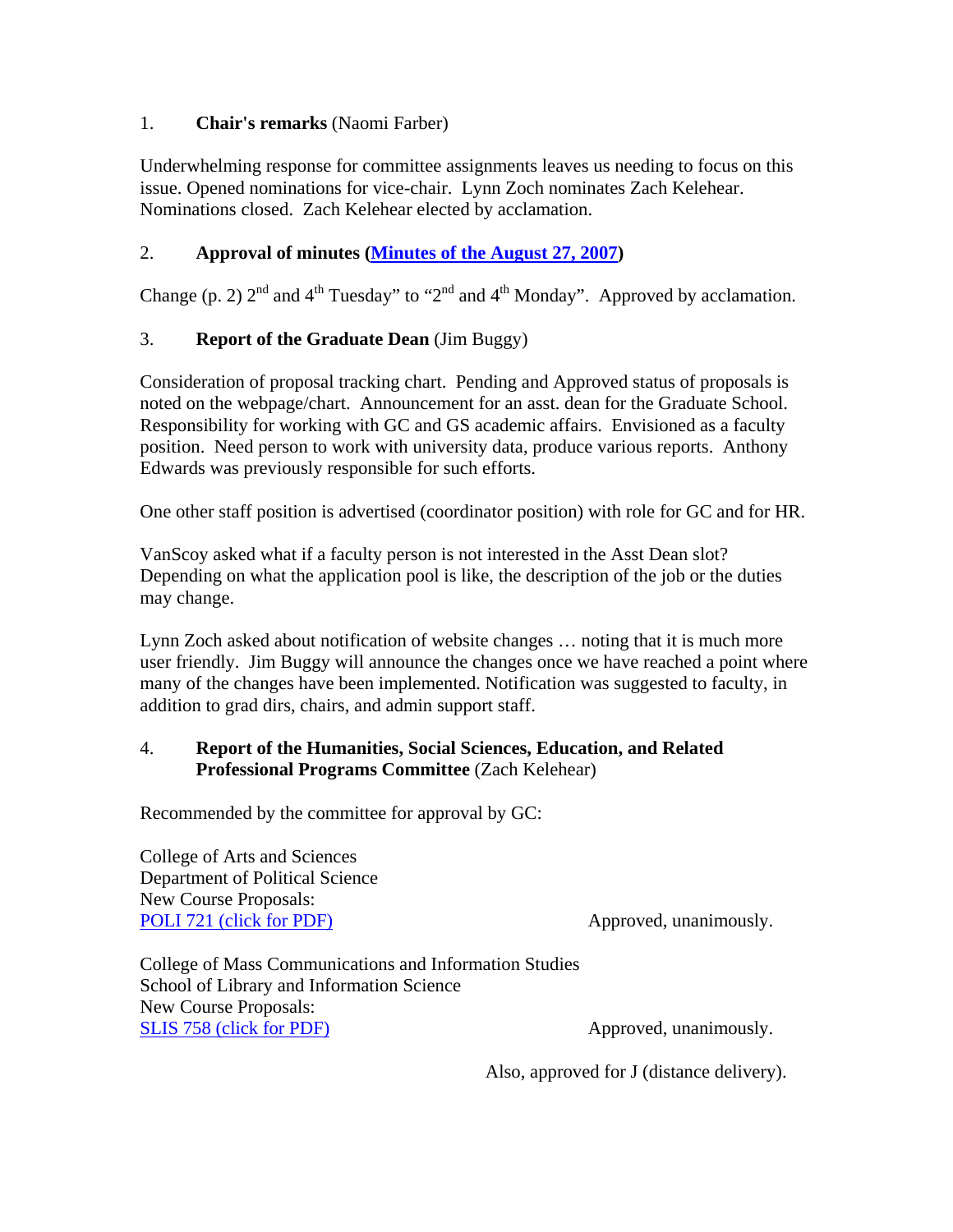Awaiting revisions from the department, the committee recommends no action be taken:

College of Arts and Sciences Department of Sociology New Course Proposals: [SOCY 777 \(click for PDF\)](http://www.gradschool.sc.edu/gradcouncil/Curricula/NCP%20SOCY%20777.pdf)

## 5. **Report of Science, Math, and Related Professional Programs Committee** (Oggie Trifonov)

No report.

## 6. **Report of the Petitions and Appeals Committee** (Chair, TBA)

No business for the committee at this time.

### 7. **Report of the 500/600 Level Courses Committee**

No report.

### 8. **Other Committee Reports**

Fellowship committee has 4 former members of GC staying on. Travel awards were made internally in the GS for this cycle, there as yet being no chair or set membership for the Fellowships committee. Dubinsky explained the awards process, criteria, and outcome.

### 9. **Old Business**

Committee assignments:

Current members of Humanities cmt: Kelehear (chair), Zoch

Current members of Science cmt: Trifonov (chair), Hand

Jim Buggy suggests the following additional assignments …

Additional members for Science cmt: Deng

Additional members for Humanities: Huebner

For Petitions and appeals: Herman (chair), Gold (currently Jennings), Shiflett (currently Rivers)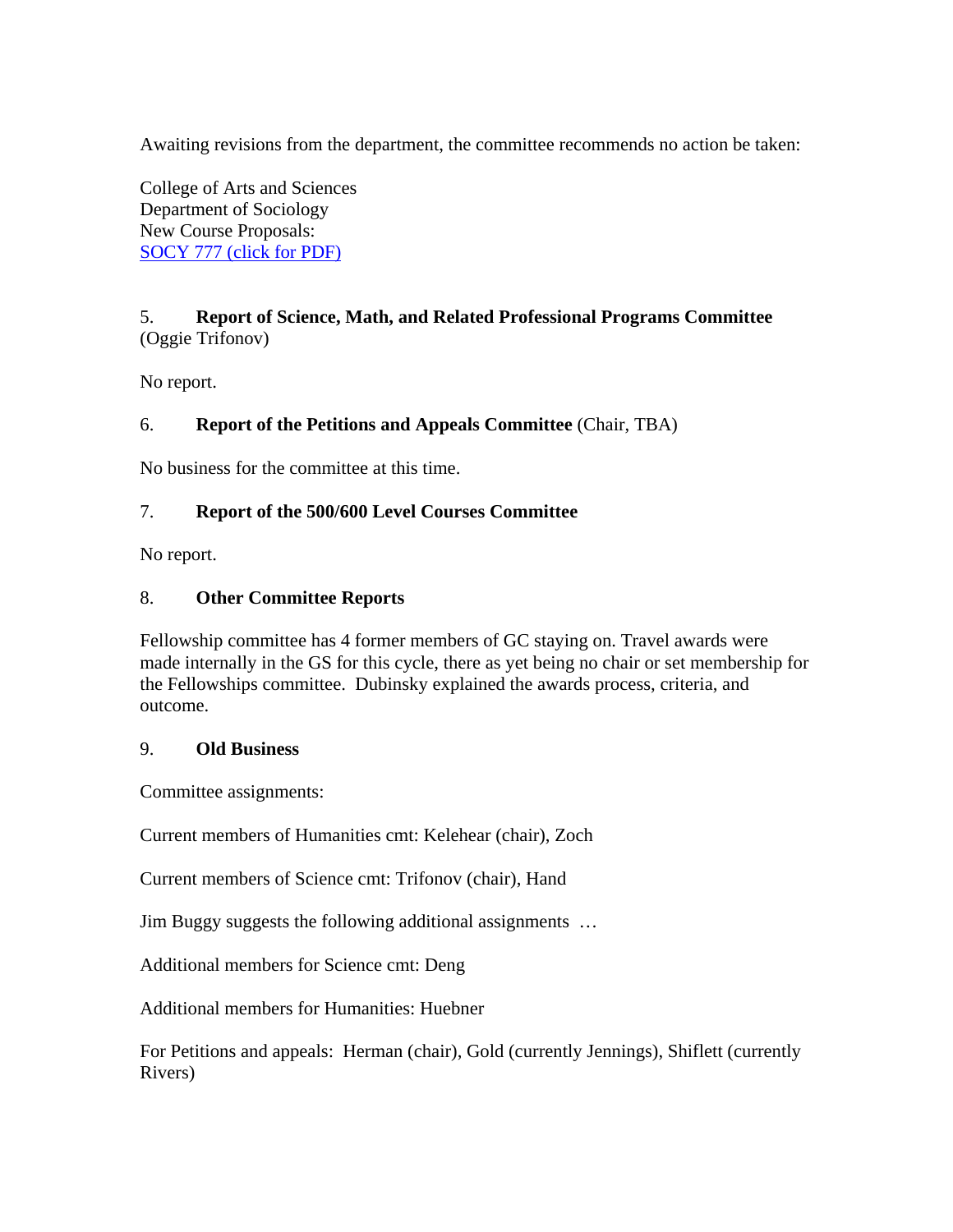For Program Review Cmt: Bickle (chair), Jayachandran

For Policies and Procedures Cmt: Farber (chair), VanScoy, Voulgaris

For Fellowships: Pirisi-Creek (chair), Addy, Holt, Lyons, Wieder

#### 10. **New Business**

None.

## 11. **Good of the Order**

Thanks for all the good work.

#### 12. **Adjournment**

At 3:58 pm

Stanly Stan Dubinsky, Secretary

c: President Andrew A. Sorensen Provost Mark P. Becker Deans Department Chairs Graduate Directors Barbara Blaney, University Registrar Jodie Morris, Office of the Registrar Gail Stephens, Office of the Registrar Thom Harman, University Publications Nancy Floyd, Office of Institutional Assessment and Compliance